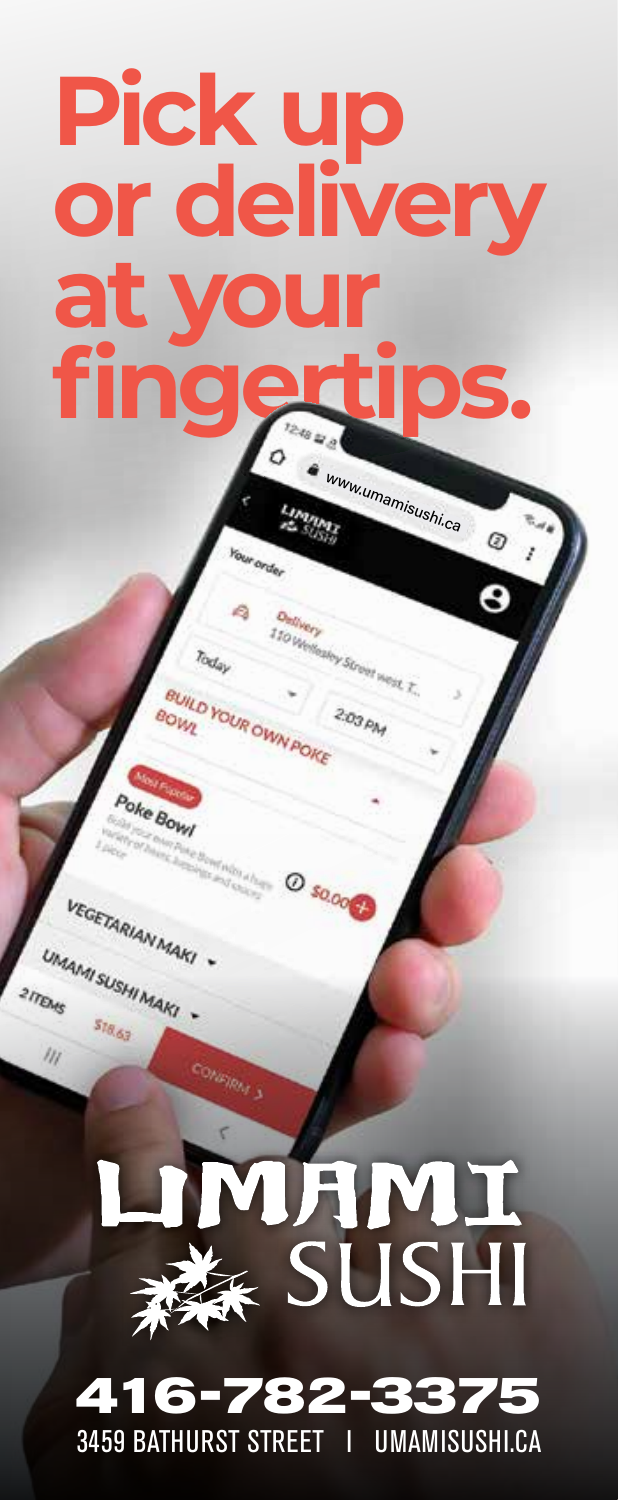## BUILD YOUR OWN POKE  $\sum_{i=1}^{n}$

### STEP**1**

**White Rice 8.99 Brown Rice 9.99** CHOOSE A BASE(CHOOSE ONE)

**Baby Arugula 10.99**



|  | STEP 2 CHOOSE A PROTEIN (CHOOSE ONE) |  |
|--|--------------------------------------|--|
|  |                                      |  |

(All fish are mixed with Ponzu, sesame oil, sesame seeds and salt & pepper)

**Want two half portions?** Add \$2.00 to higher priced item.



| Salmon               | 7.00 |
|----------------------|------|
| Hamachi              | 8.50 |
| Tuna                 | 8.00 |
| Kani                 | 6.25 |
| <b>Seasoned Tofu</b> | 5.25 |



| Cucumber, Pineapple, Carrot, |             |
|------------------------------|-------------|
| Avocado, Red Pepper, Mango   | <b>FREE</b> |



| CHOOSE PREMILIM TOPPINGS |  |  |
|--------------------------|--|--|

| 4.99 |
|------|
| 3.99 |
| 2.99 |
| 1.25 |
| 1.25 |
| 1.25 |
| 1.25 |
| 1.25 |
| 1.25 |
|      |



STEP**5** CHOOSE YOUR SAUCES

**Spicy Sauce, Teriyaki Sauce, Kaisen Sauce, Wasabi Mayo, Balsamic Vinaigrette**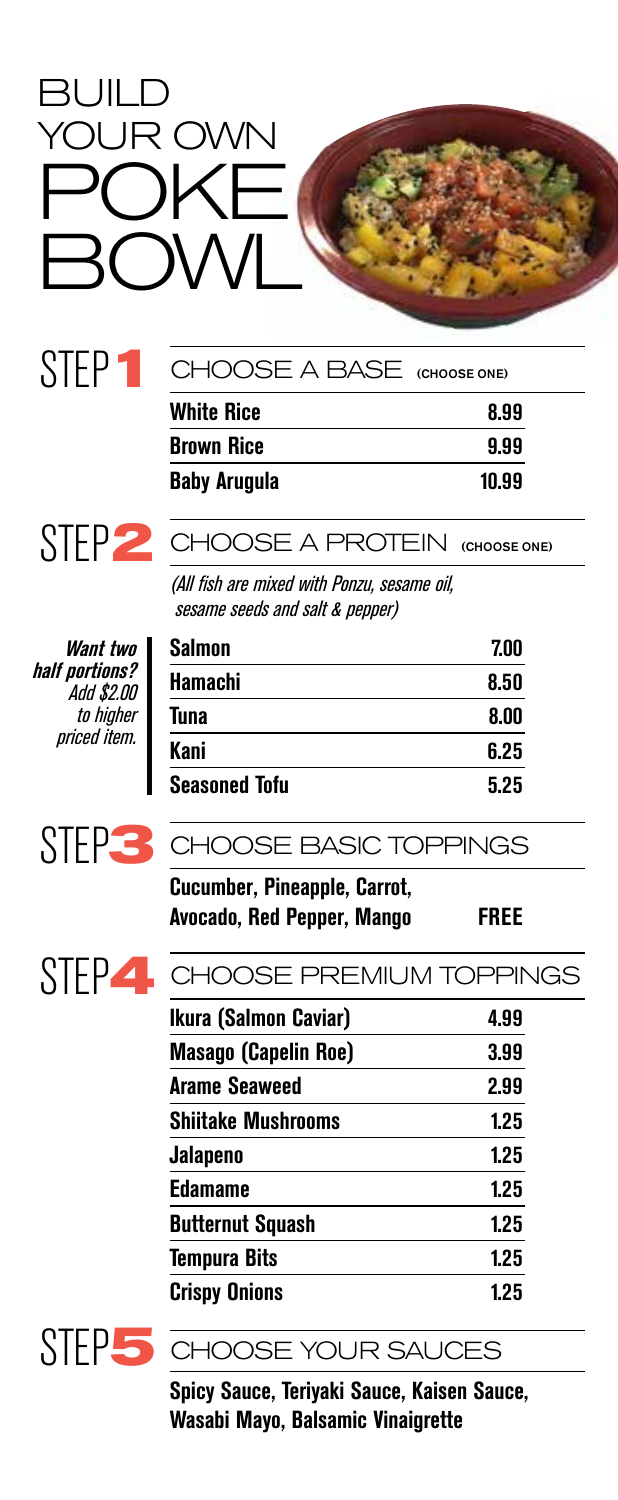COMBOS, PLATTERS AND CATERING

#### UMAMI SUSHI COMBOS

| Umami Sushi Fresh Combo / 28 PIECES<br>2 Alaska Hand Rolls<br>2 Spicy Tuna Hand Rolls<br>1 Spicy Tuna Maki             | 1 Negi Hamachi Maki<br>1 Sake Maki<br>1 Spicy Salmon Maki                       | 47.99 |
|------------------------------------------------------------------------------------------------------------------------|---------------------------------------------------------------------------------|-------|
| Umami Sushi Maki Combo / 36 PIECES<br>1 Kappa Maki<br>1 Shiitake Mushroom Maki<br>1 Spicy Grilled Tuna Maki            | 1 Spicy Salmon Maki<br>1 Vegetarian Maki<br>1 California Maki                   | 34.99 |
| Umami Sushi Vegetarian Combo / 36 PIECES<br>1 Avocado Maki<br>1 Kappa Maki<br>1 Shiitake Mushroom Maki                 | 2 Vegetarian Maki<br>1 Spicy Vegetarian Maki                                    | 31.99 |
| Nigiri Combo / 14 PIECES<br>2 Piece Tamago<br>4 Piece Hamachi                                                          | 4 Piece Tuna<br>4 Piece Salmon                                                  | 34.99 |
| Umami Sushi Grilled Combo / 24 PIECES<br>1 Spicy Grilled Salmon Maki<br>1 Spicy Grilled Tuna Maki<br>1 California Maki | 1 Spicy Grilled Salmon Handroll<br>1 Spicy Grilled Tuna Handroll<br>1 Futo Maki | 36.99 |

#### CHEF'S CHOICE PLATTERS

| Chef's Selection of Raw Sashimi, Nigiri and Maki            |        |
|-------------------------------------------------------------|--------|
| <b>Chef's Selection - 40 Pieces</b>                         | 90.00  |
| <b>Chef's Selection - 80 Pieces</b>                         | 160.00 |
| Assorted Selection of Vegetarian, Raw and Grilled Fish Maki |        |
| <b>Assorted Platter - 36 Pieces</b>                         | 36.00  |
| <b>Assorted Platter - 48 Pieces</b>                         | 48.00  |
| <b>Assorted Platter - 60 Pieces</b>                         | 60.00  |

#### PLATTERS

SERVES 4 - 6 PEOPLE (ORDER 24 HOURS IN ADVANCE)

#### **Edamame Platter 24.00**

**Udon Noodle Platters (Gluten Free Option Available)**

Udon noodles served with stir fried vegetables in an Umami Sushi sauce and your choice of topping:

| <b>CHOICE OF:</b>    |       |
|----------------------|-------|
| <b>Plain</b>         | 42.00 |
| <b>Seasoned Tofu</b> | 46.00 |
| <b>Salmon</b>        | 54.00 |
| <b>Tuna</b>          | 60.00 |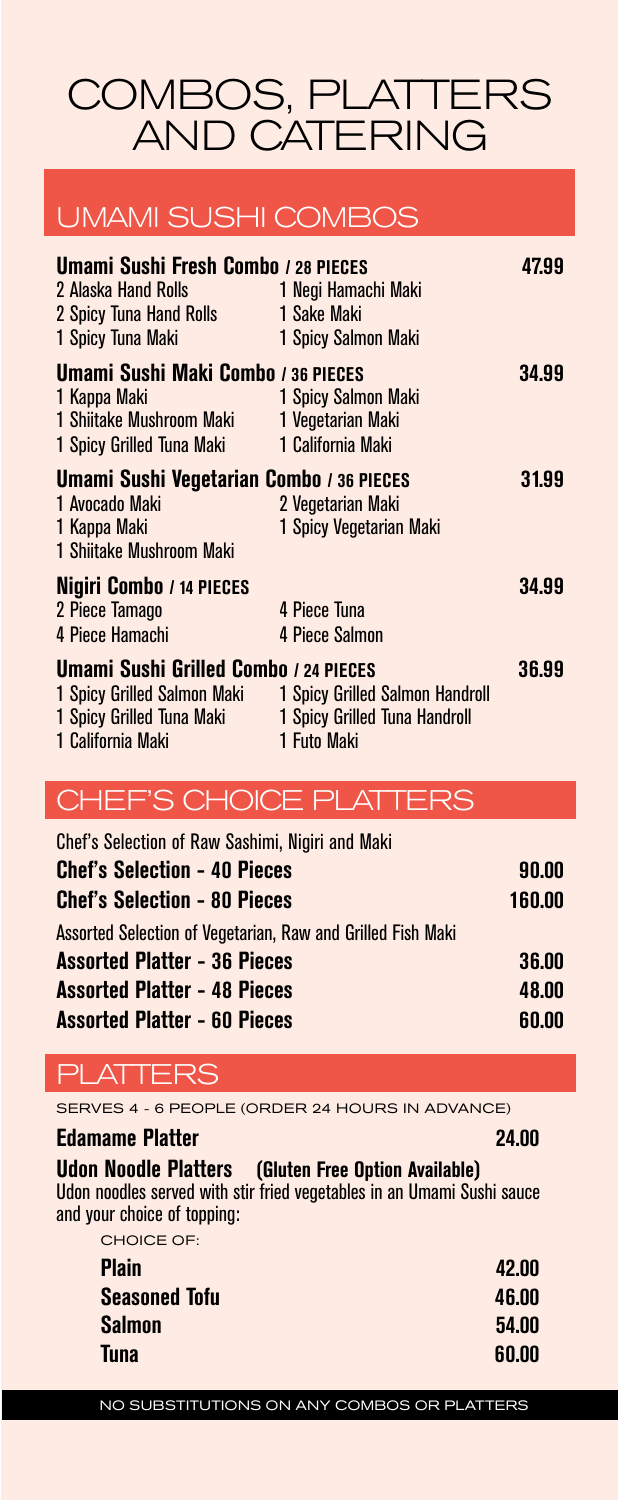## VEGETARIAN MAKI [6 PIECES PER ORDER]

| <b>Asparagus - White Asparagus, Avocado and Cucumber</b> | 7.49 |
|----------------------------------------------------------|------|
| <b>Avocado</b> [NORI OUTSIDE]                            | 5.49 |
| Avocado and Shiitake Mushroom                            | 6.49 |
| <b>Butternut Squash Crunch</b>                           | 6.99 |
| <b>Daikon - Pickled Radish INORI OUTSIDET</b>            | 5.49 |
| <b>Kappa - Cucumber [NORI OUTSIDE]</b>                   | 5.49 |
| <b>Mango</b> [NORI OUTSIDE]                              | 5.49 |
| <b>Red Pepper</b> [NORI OUTSIDE]                         | 5.49 |
| Shiitake Mushroom [NORI OUTSIDE]                         | 5.99 |
| <b>Spicy Avocado</b>                                     | 6.49 |
| <b>Spicy Shiitake Mushroom</b>                           | 6.99 |
| <b>Spicy Vegetarian</b>                                  | 6.49 |
| Tenkei - Cucumber, Asian Pear, Mango and Tempura Bits    | 6.49 |
| <b>Vegetarian - Avocado, Carrot and Cucumber</b>         | 5.49 |
| <b>Vegetarian II - Avocado, Cucumber and Red Pepper</b>  | 5.49 |
| <b>Vegetarian III - Carrot, Cucumber and Red Pepper</b>  | 5.49 |
| <b>Kids Maki</b> Includes Fortune Cookie                 | 3.49 |

### UMAMI SUSHI MAKI [6 PIECES PER ORDER]

| <b>Alaska - Avocado, Cucumber and Salmon</b>                                             | 7.49  |  |
|------------------------------------------------------------------------------------------|-------|--|
| <b>Asakura - Grilled Tuna, White Asparagus and Avocado</b>                               |       |  |
| <b>California -</b> Avocado, Cucumber and Kani                                           | 6.99  |  |
| <b>Futo</b> - Carrot, Cucumber, Red Peppers, Kani,<br>Tomago and Tempura Bits (4 pieces) | 6.99  |  |
| Kyoto - Smoked Salmon, Avocado, Cucumber<br><b>Crispy Onions and Kaisen Sauce</b>        | 8.49  |  |
| <b>Negi Hamachi</b> [NORI OUTSIDE]                                                       | 8.49  |  |
| <b>Sake - Salmon [NORI OUTSIDE]</b>                                                      | 6.49  |  |
| Salmon and Avocado                                                                       | 6.99  |  |
| Salmon Bonyu - Salmon, Ikura Salmon Caviar,<br><b>Baby Arugula and Mango</b>             | 10.99 |  |
| Salmon Skin                                                                              | 7.99  |  |
| <b>Smoked Salmon [NORI OUTSIDE]</b>                                                      | 6.99  |  |
| Some Like it Hot - Salmon, Cucumber,<br>Tempura Bits and Jalepeno Pepper                 | 7.99  |  |
| <b>Spicy Kani</b>                                                                        | 6.99  |  |
| Spicy Hamachi                                                                            | 8.99  |  |
| <b>Spicy Salmon</b>                                                                      | 6.99  |  |
| <b>Spicy Tuna</b>                                                                        | 7.99  |  |
| <b>Tekka - Tuna</b> [NORI OUTSIDE]                                                       | 6.99  |  |
| Tekka and Avocado                                                                        | 8.49  |  |
| <b>Twin - Salmon, Tuna and Shiitake Mushroom</b>                                         | 9.99  |  |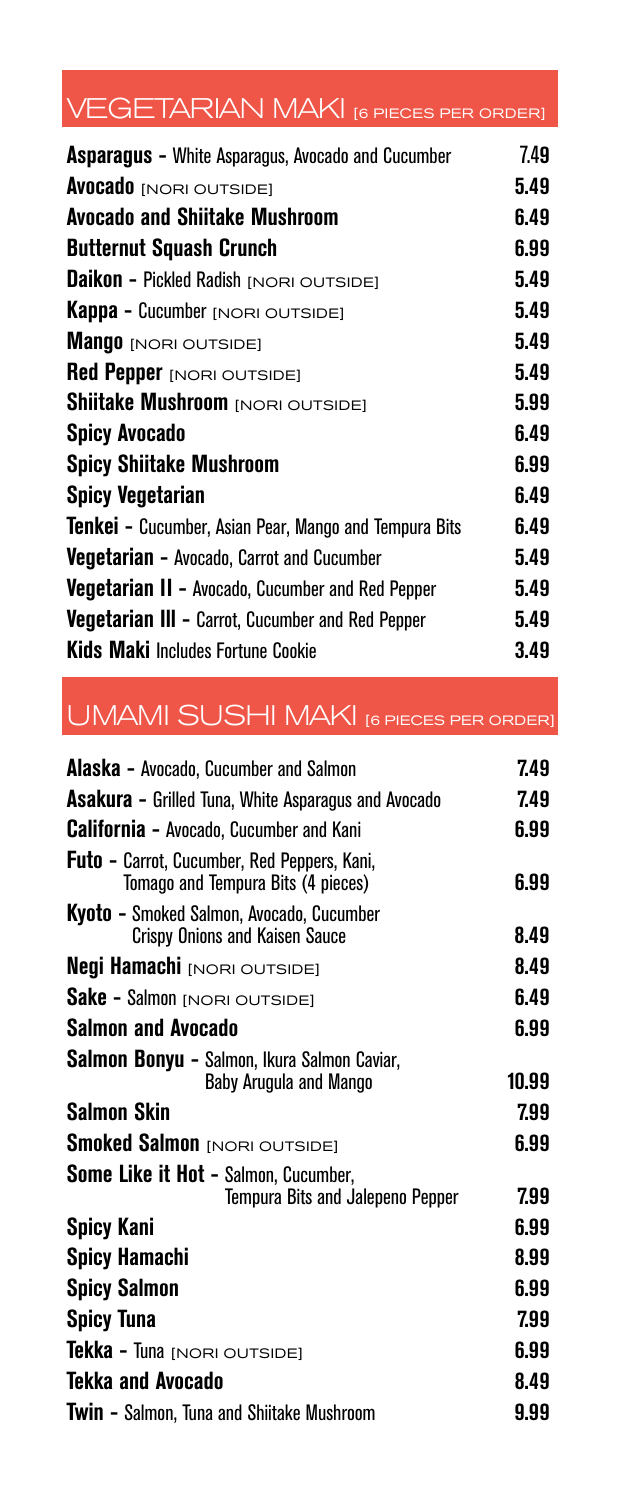

SPECIAL ITIES

| <b>Bathurst</b><br>Tuna. Mango. Shiitake Mushroom. Avocado.<br><b>Cucumber, Red Pepper and Spicy Sauce</b>                                | 14.99 |
|-------------------------------------------------------------------------------------------------------------------------------------------|-------|
| <b>Chef's Special</b><br>Hamachi, Green Onion, Avocado and Cucumber inside,<br>Seared Tuna outside and an Umami dipping sauce on the side | 15.99 |
| <b>Dragon</b><br>Salmon, Kani, Red Pepper and Spicy Sauce                                                                                 | 12.99 |
| Dvnamite<br>Salmon, Smoked Salmon, Tempura Bits and Spicy Sauce                                                                           | 12.99 |
| Exotic<br>Salmon, Cucumber, Mango, Pear and Tempura<br>Bits inside. Hamachi, Avocado and Lemon outside                                    | 14.99 |
| Golden<br>Grilled Tuna, Cucumber, Spicy Sauce, Red<br>Pepper and Tomago inside, Tempura Bits outside                                      | 13.99 |
| Maple<br>Grilled Salmon, Carrots and Shiitake Mushrooms inside,<br><b>Smoked Salmon and Maple Syrup outside</b>                           | 13.99 |
| <b>New Rainbow</b><br>Salmon, Cucumber, and Mango inside<br>Tuna, Salmon and Avocado outside                                              | 14.99 |
| <b>Paradise</b><br>Seared Tuna, Avocado, Cucumber and Seared<br>Pineapple inside, Seared Tuna and Avocado outside                         | 15.99 |
| T.O. (Toronto)<br>Grilled Salmon, Lettuce, Shiitake Mushrooms<br>and Tempura Bits inside, Avocado outside                                 | 12.99 |
| <b>Tropical</b><br>Cucumber, Avocado, Shiitake Mushroom, Red Pepper,<br>Mango and Lettuce inside. Tempura Bits outside                    | 9.99  |
| <b>Veggie Futo</b><br>Avocado, Cucumber, Daikon and Shiitake Mushroom                                                                     | 9.99  |

*TRY ANY OF OUR SPECIALTY ROLLS AS A*Burrito*!* **20.00**

#### LET US KNOW IF YOU'D LIKE...

YOUR MAKI... CUT IN SMALLER PIECES

YOUR FISH... TO BE RAW OR COOKED



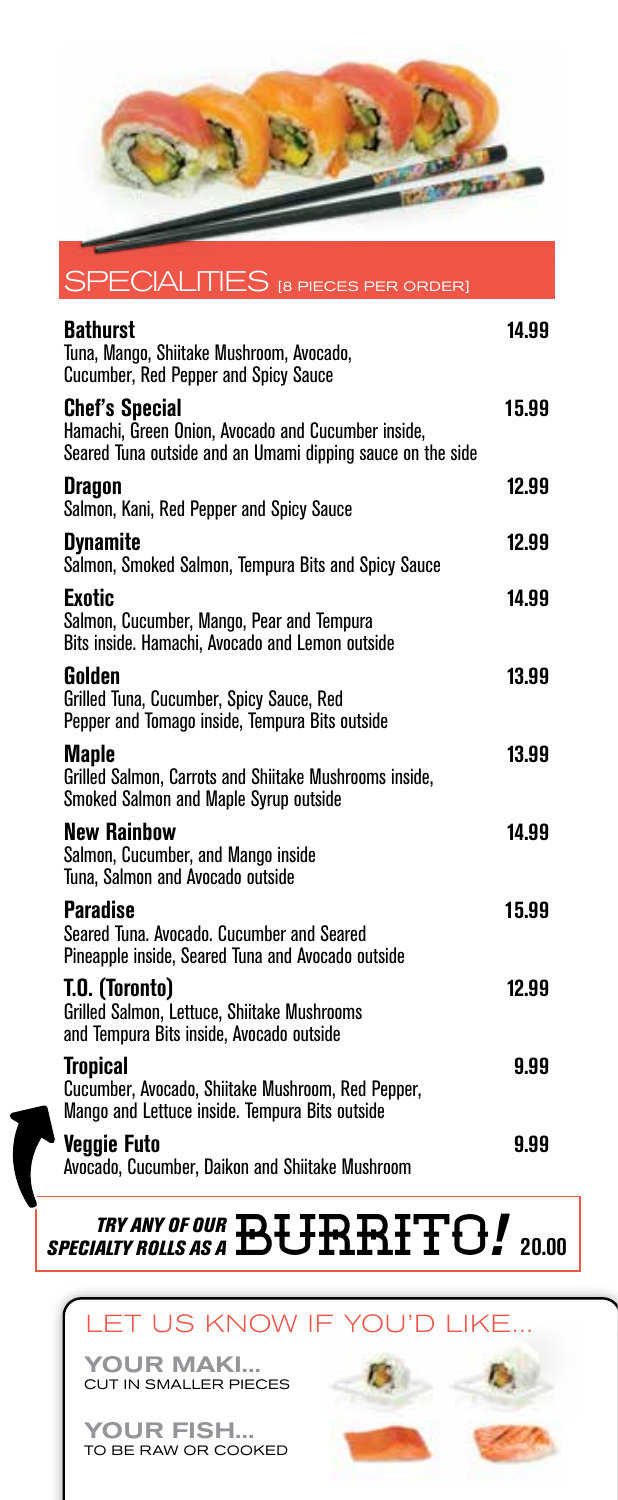#### SUSHI PIZZA

A FRESH RICE PATTY TOPPED WITH<br>TEMPURA BITS, SPICY SAUCE AND YOUR CHOICE OF... **Kani -** Kani and Avocado **9.99 Salmon -** Salmon and Cucumber **9.99 Tuna -** Tuna and Avocado **10.99**

**Vegetarian -** Cucumber, Carrots, Red Pepper and Avocado **8.99**

|  |  |  |  | NIGIRI <sub>[PRICE PER PIECE]</sub> |
|--|--|--|--|-------------------------------------|
|--|--|--|--|-------------------------------------|

| Avocado                                               | 1.99  |
|-------------------------------------------------------|-------|
| <b>Hamachi - Yellow Tail</b>                          | 2.99  |
| <b>Maguro - Tuna</b>                                  | 2.99  |
| <b>Red Pepper</b>                                     | 1.99  |
| Sake - Salmon                                         | 2.99  |
| <b>Smoked Salmon</b>                                  | 2.99  |
| <b>Tamago - Egg</b>                                   | 1.99  |
| <b>Seared Trio - Seared Assorted Nigiri, 3 Pieces</b> | 13.99 |

#### **SASHIMI**

| <b>Hamachi - Yellow Tail</b>                                                                                          | 12.99 |
|-----------------------------------------------------------------------------------------------------------------------|-------|
| <b>Maguro - Tuna</b>                                                                                                  | 11.99 |
| <b>Sake - Salmon</b>                                                                                                  | 9.99  |
| <b>Seared Tuna</b>                                                                                                    | 12.59 |
| <b>Tuna Tataki - Thinly Sliced Sesame Encrusted Seared Tuna</b><br>served with Avocado, served with a ponzu dressing. | 16.99 |
| Sashimi Combo - 2 Pieces Salmon, Tuna & Hamachi 17.49                                                                 |       |

 **Sushi Tower -** Layer of Avocado, Tuna & Salmon **17.99**

#### HANDROLLS[CONE SHAPED, PRICE PER PIECE]

| <b>Alaska - Avocado, Cucumber and Salmon</b>   | 5.59 |
|------------------------------------------------|------|
| <b>California - Avocado, Cucumber and Kani</b> | 5.49 |
| Salmon                                         | 4.99 |
| Tuna                                           | 5.99 |
| <b>Spicy Hamachi</b>                           | 6.79 |
| <b>Spicy Salmon</b>                            | 5.49 |
| <b>Spicy Tuna</b>                              | 6.49 |
| <b>Spicy Vegetarian</b>                        | 4.99 |
| <b>Vegetarian</b>                              | 4.29 |
|                                                |      |

YOUR RICE... TO BE WHITE OR BROWN



... TO MAKE YOUR ROLL SPICY 1.00 PER MAKI

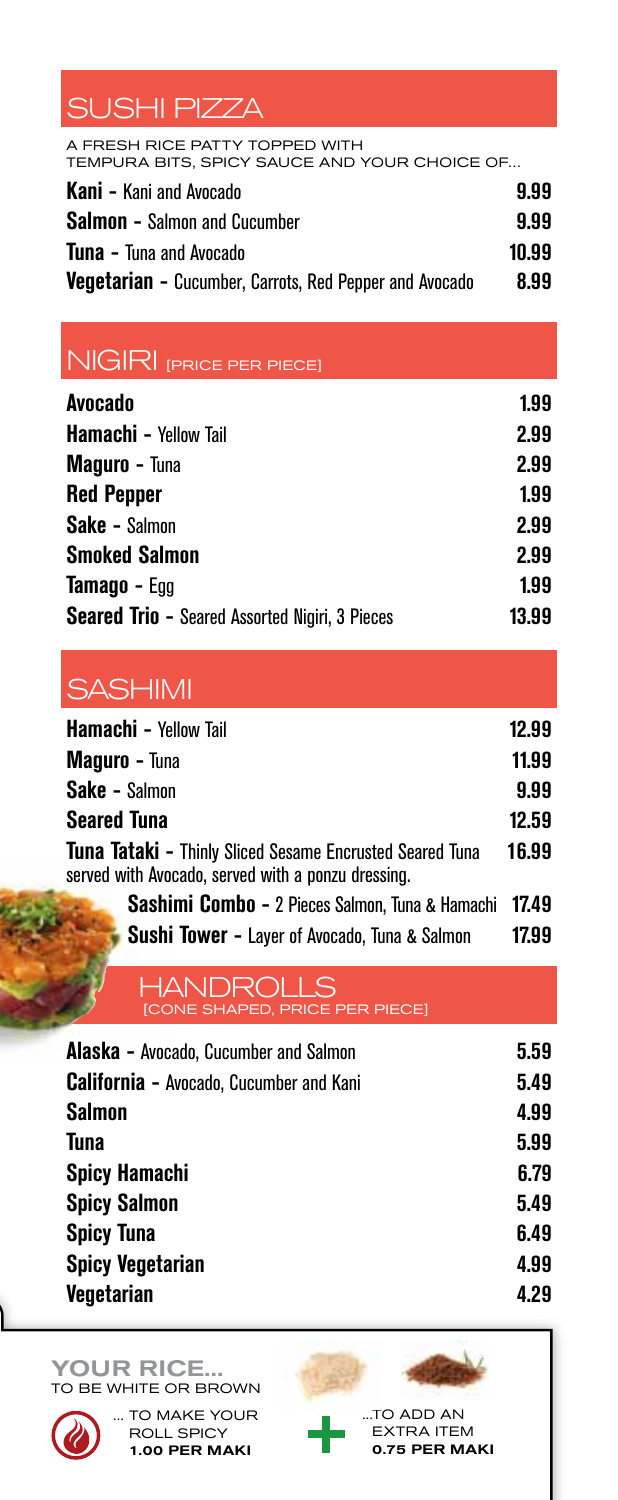#### SIDE ORDERS

| <b>Arame Salad</b><br>Baby Arugula, Arame seaweed, Avocado Sesame Seeds<br>(Served with a Balsamic Ponzu Vinaigrette) | 8.99 |
|-----------------------------------------------------------------------------------------------------------------------|------|
| <b>Edamame</b>                                                                                                        | 5.49 |
| <b>Green Salad</b><br>Romaine Lettuce, Avocado, Cucumber, Carrot,<br><b>Mango and Balsamic Vinaigrette</b>            | 7.99 |
| <b>Gyoza</b> - Salmon OR Vegetarian (4 pieces)                                                                        | 5.49 |
| <b>Miso Soup</b>                                                                                                      | 3.99 |

#### **NOODLES**

GLUTEN FREE OPTION AVAILABLE. ADD 4.00

#### **Udon Noodles**

Udon noodles with stir fried vegetables served with an Umami Sushi Sauce

| CHOICE OF:                          |       |
|-------------------------------------|-------|
| Plain                               | 9.99  |
| <b>Seasoned Tofu</b>                | 11.99 |
| Salmon                              | 13.99 |
| Tuna                                | 14.99 |
| <b>Soba Noodles</b>                 | 14.99 |
| Soba Noodles (with buckwheat) in an |       |

Asian "Peanut\*" Sauce, served with Salmon, Kani and **Assorted Vegetables and Sesame Seeds \*100% PEANUT FREE** 

SENKAN CUPS

| <b>Fish</b> (6 pieces)<br>A Rice-less Cucumber Cup filled with Salmon, Tuna,<br>Avocado, and a touch of Our Famous Spicy Sauce | 14.99 |
|--------------------------------------------------------------------------------------------------------------------------------|-------|
| <b>Vegetarian</b> (6 pieces)<br>A Rice-less Cucumber Cup filled with assorted vegetables                                       | 10.99 |
| <b>Ikura</b> (3 pieces)<br>Cucumber Cup with Rice and Ikura (Caviar)                                                           | 12.99 |

#### **SANDWICHES**

**Sushi Sandwich -** Salmon, Tuna, Avocado between Rice and Nori **Full Portion** (10 pieces) **15.00 Half Portion** (5 pieces) **9.00**